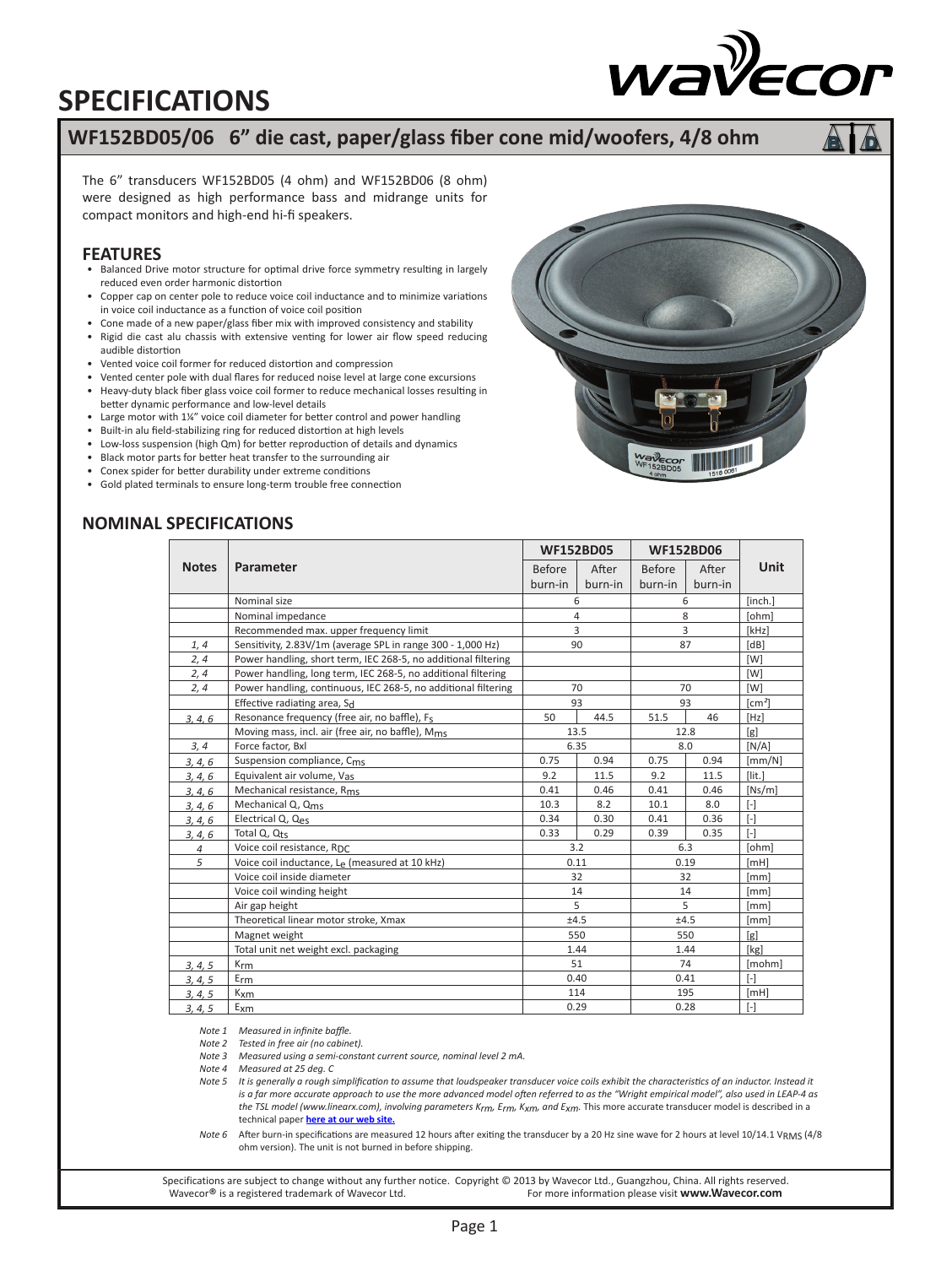# **SPECIFICATIONS**



wayecor